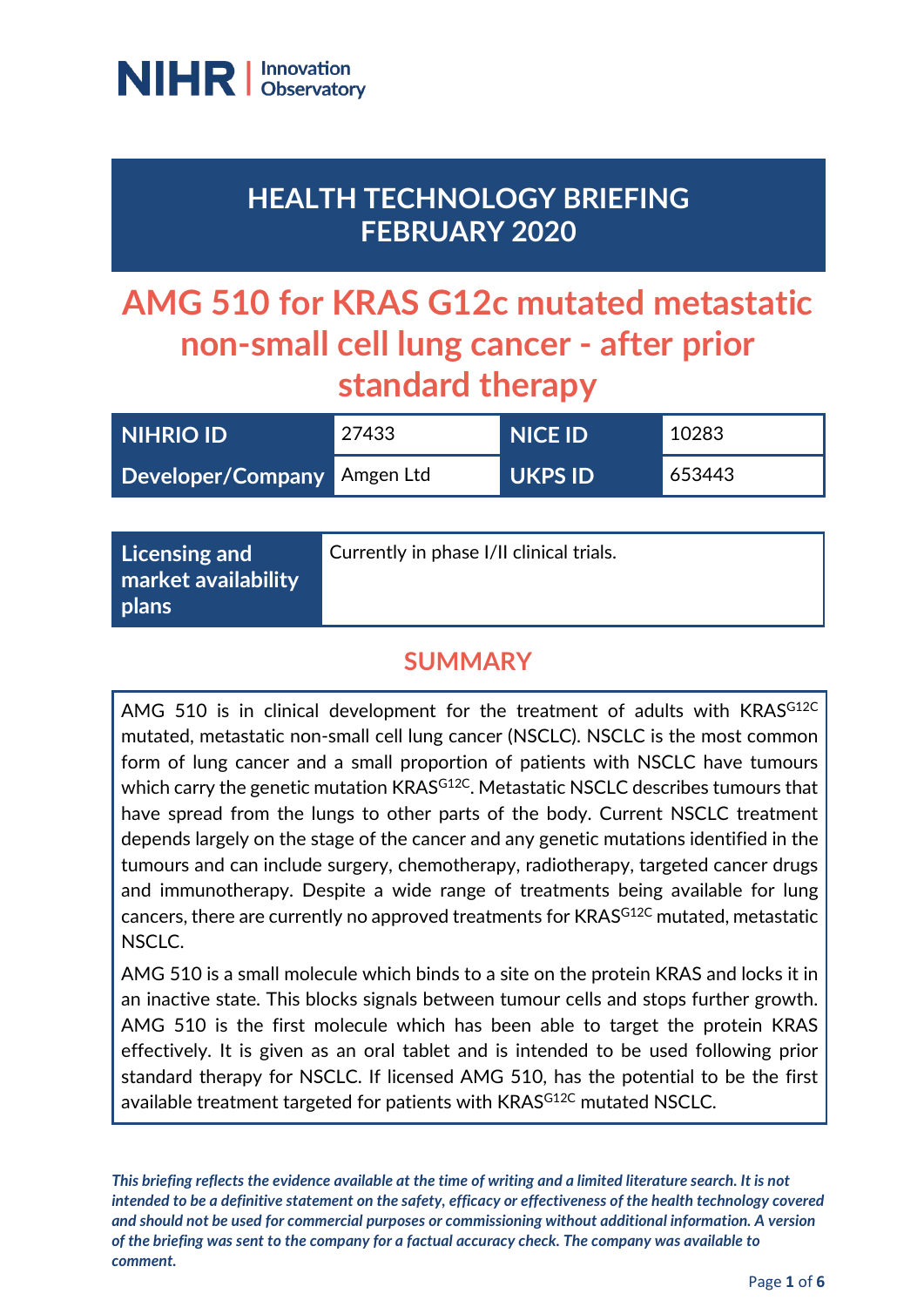### **PROPOSED INDICATION**

Adult p[a](#page-1-0)tients with KRAS<sup>G12C</sup> mutated, metastatic NSCLC after prior standard therapy.<sup>a</sup>

### **TECHNOLOGY**

#### **DESCRIPTION**

AMG 510 is a small molecule that specifically and irreversibly inhibits KRAS<sup>G12C</sup> by locking it in an inactive GDP-bound state.<sup>1</sup> The KRAS oncoprotein is a GTPase and a vital mediator of intracellular signalling pathways which may drive the growth and survival of tumour cells. Mutations in KRAS are a hallmark of cancer and prevent the association of GTPase-activating proteins to KRAS, which allows for enhanced KRAS signalling. AMG 510 binds to KRASG12C, a mutated cysteine residue on KRAS, and has been shown to inhibit cell signalling and growth. AMG 510 was the first KRAS<sup>G12C</sup> inhibitor in clinical development.<sup>2</sup>

AMG 510 is currently in clinical development for the treatment of adult patients with KRAS<sup>G12C</sup> positive, metastatic NSCLC who have already received standard therapy.<sup>a</sup> In the phase I/II clinical trial (NCT03600883), participants received AMG 510 180 mg via oral tablet to begin. This dose was then subject to dose escalation if dose-limiting toxicity did not occur.<sup>3</sup>

#### **INNOVATION AND/OR ADVANTAGES**

AMG 510 was the first investigational KRAS<sup>G12C</sup> inhibitor to advance to a clinical setting and has a novel mechanism of action. <sup>4</sup> There have been few clinical molecules under investigation to date that are selective for KRAS mutated tumours and prior to AMG 510, the KRAS oncoprotein was considered impossible to target with drugs.2 If approved, AMG 510 would represent the first targeted therapy for patients with KRAS<sup>G12C</sup> mutations who have already received standard therapy to treat NSCLC.

#### **DEVELOPMENT STATUS AND/OR REGULATORY DESIGNATIONS**

AMG 510 does not currently have Marketing Authorisation in the EU/UK for any indication.

AMG 510 has the following regulatory designations/awards:

- Orphan drug designation in the USA in May 2019 for treatment of KRAS<sup>G12C</sup> positive NSCLC. 5
- Fast track designation in the USA in September 2019 for treatment of KRASG12C positive NSCLC. 6

## **PATIENT GROUP**

### **DISEASE BACKGROUND**

<span id="page-1-0"></span> $\overline{a}$ 

<sup>a</sup> Information provided by Amgen on UK PharmaScan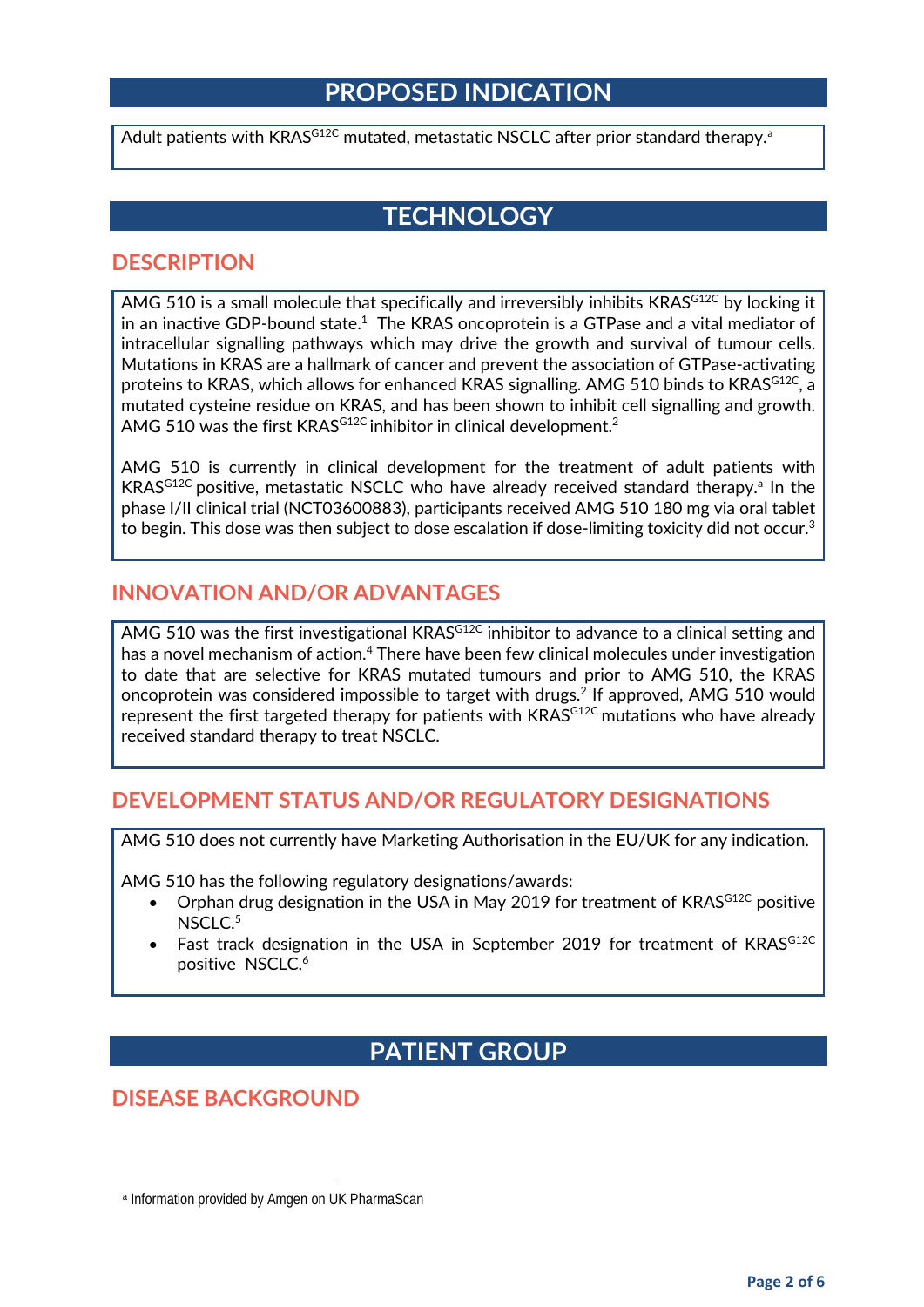NSCLC is the most common form of lung cancer in the UK with subtypes that can be defined as adenocarcinoma, squamous cell carcinoma and large cell carcinoma.<sup>7</sup>A KRAS<sup>G12C</sup>mutation is a mutation of a glycine residue at codon 12 of the KRAS gene. This mutation causes activation of RAS signalling, which can lead to spontaneous tumour development and the creation of a tumour microenvironment allowing for proliferation and maintenance of the tumour. 8

Metastatic NSCLC is a stage of NSCLC where the cancer has spread from the primary site (in the lung) to a secondary site in other parts of the body. $9$  NSCLC would usually be considered metastatic at stage IV. 10

The most common symptoms of lung cancer include a cough, breathlessness, coughing up phlegm with blood in, pain in the chest or shoulder, recurrent chest infections, loss of appetite, weight loss and fatigue.<sup>11</sup>

The most common risk factors associated with the development of lung cancer include smoking, passive smoking, old age, radon gas, asbestos, immunosuppression and genetic factors.

#### **CLINICAL NEED AND BURDEN OF DISEASE**

Lung cancer is the third most common cancer in the UK and accounted for 13% of all new cancer cases on average across 2014-2016.<sup>12</sup> Of these cases, 87% are diagnosed as NSCLC.<sup>7</sup> 38,381 new cases of lung cancer were diagnosed in England in  $2016^{12}$ , meaning that there was approximately 33,391 cases of NSCLC diagnosed in England in the same period. Mutations of the oncoprotein KRAS occur in 20-40% of all lung adenocarcinomas<sup>13</sup> and KRAS<sup>G12C</sup> mutations occur in approximately 13% of lung adenocarcinomas.<sup>2</sup>

In 2018-19, there were 107,010 admissions and 128,985 finished consultant episodes (FCE) with main diagnoses of malignant neoplasm of bronchus and lung (ICD code C34) in hospitals in England. 14

In 2017 in England and Wales there were 30,131 deaths from malignant neoplasm of trachea, bronchus and lung (ICD code C33-C34).15 Lung cancer is the most common cause of cancer death in the UK and accounted for 21% of all cancer-related deaths in 2017.<sup>16</sup> In 2013-2017 in England, the 1 year survival rate for all stages of lung cancer was 40.6%, which fell to 19.3% for stage IV lung cancer. The 5 year survival rate for all stages of lung cancer was 16.2%, dropping to 2.9% for stage IV.17

### **PATIENT TREATMENT PATHWAY**

#### **TREATMENT PATHWAY**

Current treatment for NSCLC varies largely based on the stage of disease and the presence of a number of genetic mutations. In general, treatment options include surgery, chemotherapy, radiotherapy, targeted cancer and drugs and immunotherapy. All patients with a suspected diagnosis of lung cancer will be referred to a multidisciplinary team for treatment. In metastatic NSCLC, treatment mostly aims to delay disease progression and relieve symptoms.10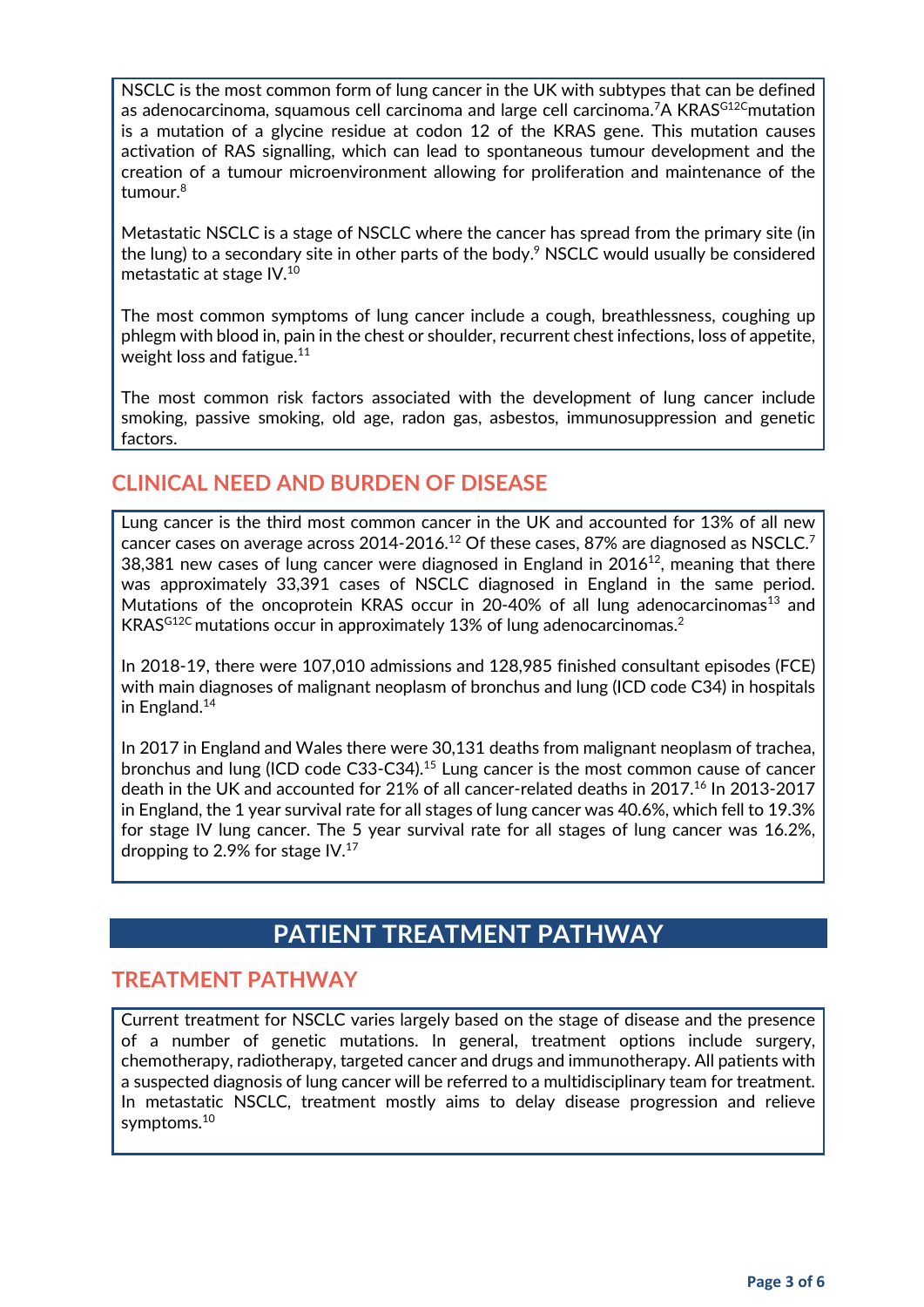#### **CURRENT TREATMENT OPTIONS**

There are currently no recommended treatment options for treating KRAS<sup>G12C</sup> mutated, metastatic NSCLC.

The current treatment options for second line or greater treatment of metastatic NSCLC are often stratified by genetic mutation and can include:<sup>18,19</sup>

- Docetaxel
- Pemetrexed
- Brigatinib

#### **PLACE OF TECHNOLOGY**

If licensed, AMG 510 will offer a treatment option for adult patients with KRASG12Cmutated, metastatic NSCLC who have received prior standard therapy, who currently have no effective therapies available.

### **CLINICAL TRIAL SUMMARY INFORMATION**

| <b>Trial</b>              | CodeBreak 100; NCT03600883, EudraCT 2018-001400-11; A<br>Phase 1/2, Open-label Study Evaluating the Safety,<br>Tolerability, Pharmacokinetics, Pharmacodynamics, and<br>Efficacy of AMG 510 Monotherapy in Subjects With<br>Advanced Solid Tumours With KRAS p.G12C Mutation and<br>AMG 510 Combination Therapy in Subjects With Advanced<br>NSCLC With KRAS p.G12C Mutation (CodeBreak 100)<br>Phase I/II - ongoing<br>Locations: US, Europe (not including the UK), other countries                                                      |  |
|---------------------------|--------------------------------------------------------------------------------------------------------------------------------------------------------------------------------------------------------------------------------------------------------------------------------------------------------------------------------------------------------------------------------------------------------------------------------------------------------------------------------------------------------------------------------------------|--|
| <b>Trial design</b>       | Non-randomised, sequential assignment, open label                                                                                                                                                                                                                                                                                                                                                                                                                                                                                          |  |
| <b>Population</b>         | N=350 (planned); aged 18 to 100 years, pathologically<br>documented, locally-advanced or metastatic malignancy<br>with, KRAS p.G12C mutation identified through DNA<br>sequencing                                                                                                                                                                                                                                                                                                                                                          |  |
| Intervention(s)           | AMG 510 oral tablet                                                                                                                                                                                                                                                                                                                                                                                                                                                                                                                        |  |
| Comparator(s)             | No comparator                                                                                                                                                                                                                                                                                                                                                                                                                                                                                                                              |  |
| Outcome(s)                | <b>Primary outcomes:</b><br>Number of Participants With Abnormal Laboratory<br>Values [Time Frame: 24 months]<br>Number of subjects with clinically significant changes<br>$\bullet$<br>in vital signs [Time Frame: 24 months]<br>Number of subjects with changes on ECG [Time]<br>Frame: 24 Months]<br>Objective response rate (ORR) assessed by RECIST<br>1.1 criteria of AMG 510 as monotherapy in subjects<br>with KRAS p.G12C mutated advanced tumours<br>[Time Frame: 24 Months]<br>See trial record for full list of other outcomes |  |
| <b>Results (efficacy)</b> | $\overline{\phantom{a}}$                                                                                                                                                                                                                                                                                                                                                                                                                                                                                                                   |  |
| <b>Results (safety)</b>   |                                                                                                                                                                                                                                                                                                                                                                                                                                                                                                                                            |  |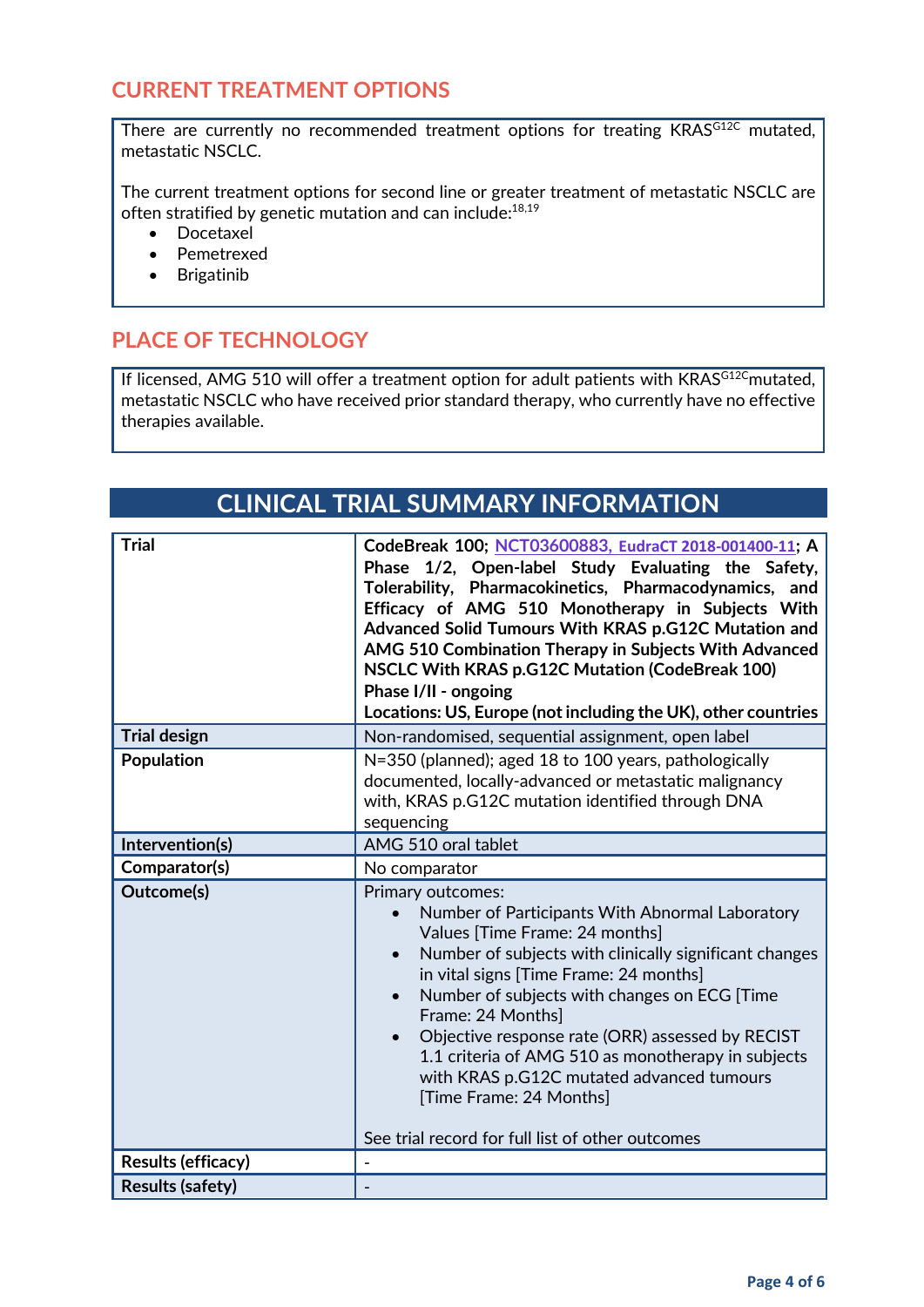# **ESTIMATED COST**

The cost of AMG 510 is not yet known.

# **RELEVANT GUIDANCE**

#### **NICE GUIDANCE**

- NICE guideline. Lung cancer: diagnosis and management (NG122). March 2019.
- NICE quality standard. Lung cancer in adults (QS17). March 2012.

#### **NHS ENGLAND (POLICY/COMMISSIONING) GUIDANCE**

No relevant guidance identified.

#### **OTHER GUIDANCE**

• European Society for Medical Oncology (ESMO). Metastatic non-small cell lung cancer: ESMO Clinical Practice Guidelines for diagnosis, treatment and follow-up. 2019.20

# **ADDITIONAL INFORMATION**

### **REFERENCES**

- 1 Fakih, M., O'Neil B., Price T. J., Falchook G. S., Desai J., Kuo J., et al. *Phase 1 study evaluating the safety, tolerability, pharmacokinetics (PK), and efficacy of AMG 510, a novel small molecule KRASG12C inhibitor, in advanced solid tumors*. Journal of Clinical Oncology. 2019 2019/05/20;37(15\_suppl):3003-. Available from: [https://doi.org/10.1200/JCO.2019.37.15\\_suppl.3003](https://doi.org/10.1200/JCO.2019.37.15_suppl.3003) 2020/01/08
- 2 Canon, J., Rex K., Saiki A. Y., Mohr C., Cooke K., Bagal D., et al. *The clinical KRAS(G12C) inhibitor AMG 510 drives anti-tumour immunity*. Nature. 2019 2019/11/01;575(7781):217-23. Available from:<https://doi.org/10.1038/s41586-019-1694-1>
- 3 Clinicaltrials.gov. *A Phase 1/2, Study Evaluating the Safety, Tolerability, PK, and Efficacy of AMG 510 in Subjects With Solid Tumors With a Specific KRAS Mutation (CodeBreak 100)*. *Trial ID*. 2018. Status: Available from: [https://clinicaltrials.gov/ct2/show/study/NCT03600883?show\\_locs=Y#locn](https://clinicaltrials.gov/ct2/show/study/NCT03600883?show_locs=Y#locn) [Accessed 8 January 2020].
- 4 Amgen Inc. *The Discovery Of Amgen's Novel Investigational KRAS(G12C) Inhibitor AMG 510 Published In Nature.* 2019. Available from: [https://www.amgen.com/media/news](https://www.amgen.com/media/news-releases/2019/10/the-discovery-of-amgens-novel-investigational-krasg12c-inhibitor-amg-510-published-in-nature/)[releases/2019/10/the-discovery-of-amgens-novel-investigational-krasg12c-inhibitor-amg-510](https://www.amgen.com/media/news-releases/2019/10/the-discovery-of-amgens-novel-investigational-krasg12c-inhibitor-amg-510-published-in-nature/) [published-in-nature/](https://www.amgen.com/media/news-releases/2019/10/the-discovery-of-amgens-novel-investigational-krasg12c-inhibitor-amg-510-published-in-nature/) [Accessed 14 January 2020].
- 5 U.S. Food & Drug Administration. *small molecule inhibitor of KRASG12C (Kirsten rat sarcoma viral oncogene homolog) mutant protein.* 2019. Available from: